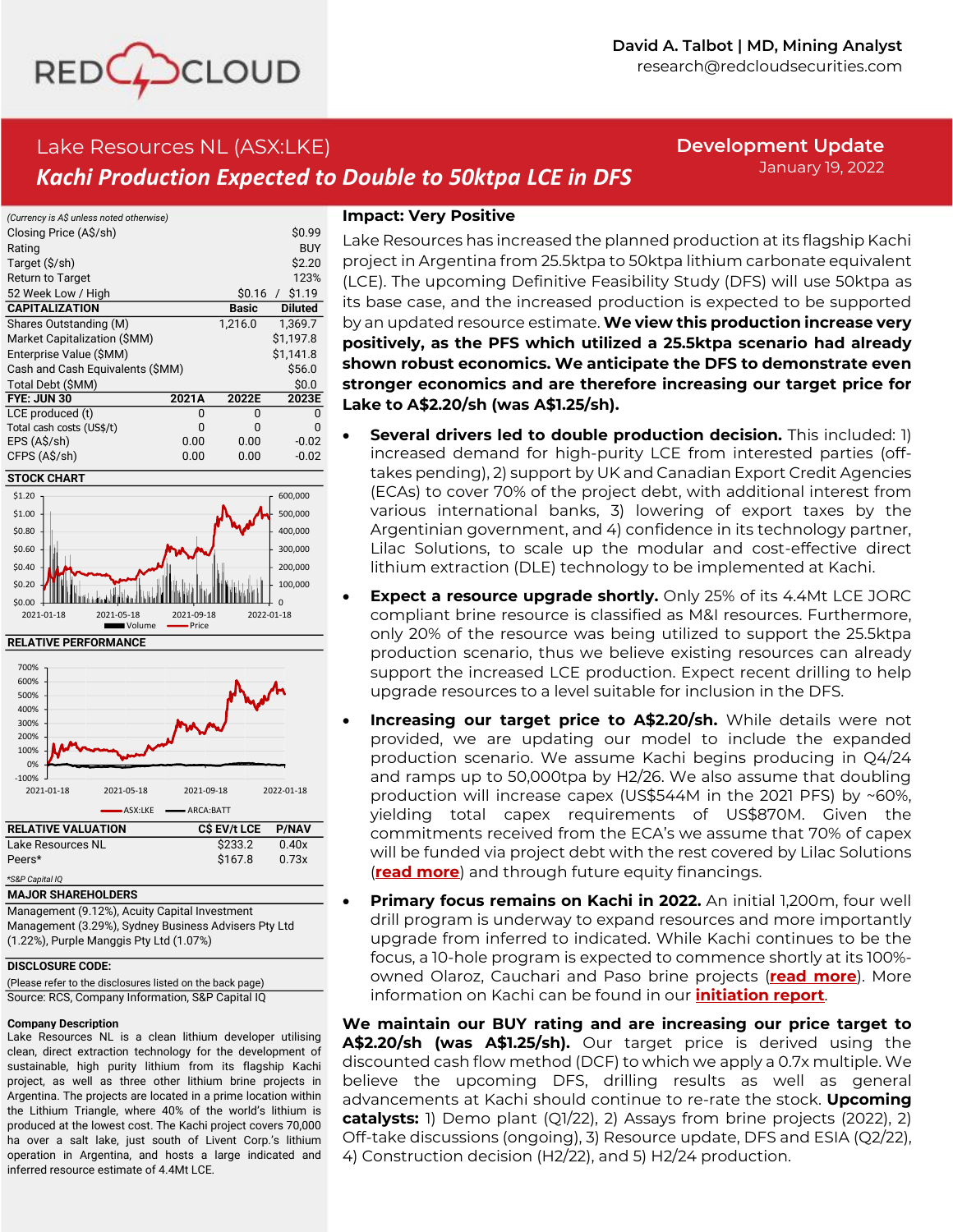

### **David A. Talbot | MD, Mining Analyst Alina Islam | Senior Research Associate Daniel Kozielewicz | Research Associate Shikhar Sarpal | Research Associate**

#### **Red Cloud Securities Inc.**

120 Adelaide Street West, Suite 1400 Toronto ON, M5H 1P9 [research@redcloudsecurities.com](mailto:research@redcloudsecurities.com) [www.redcloudfs.com/research-home/](https://www.redcloudfs.com/research-home/)

#### Disclosure Statement

Updated January 19, 2022

|                                                                                                                                                                                                                                                                                                                                                                                                                                                                                                                                                                                                                                                                                                                                                                                                                                                                                                                                                                                                                                                                                                                                                                                                                                                                                                                                                                                                                                                                                                                                                                                                                                                                                                                                                                                                                                                               | <b>Recommendation / Target Change</b><br>Red Cloud Securities has this percentage of its |               |                                     |  |     |
|---------------------------------------------------------------------------------------------------------------------------------------------------------------------------------------------------------------------------------------------------------------------------------------------------------------------------------------------------------------------------------------------------------------------------------------------------------------------------------------------------------------------------------------------------------------------------------------------------------------------------------------------------------------------------------------------------------------------------------------------------------------------------------------------------------------------------------------------------------------------------------------------------------------------------------------------------------------------------------------------------------------------------------------------------------------------------------------------------------------------------------------------------------------------------------------------------------------------------------------------------------------------------------------------------------------------------------------------------------------------------------------------------------------------------------------------------------------------------------------------------------------------------------------------------------------------------------------------------------------------------------------------------------------------------------------------------------------------------------------------------------------------------------------------------------------------------------------------------------------|------------------------------------------------------------------------------------------|---------------|-------------------------------------|--|-----|
|                                                                                                                                                                                                                                                                                                                                                                                                                                                                                                                                                                                                                                                                                                                                                                                                                                                                                                                                                                                                                                                                                                                                                                                                                                                                                                                                                                                                                                                                                                                                                                                                                                                                                                                                                                                                                                                               |                                                                                          |               | universe assigned as the following: |  |     |
| <b>Date</b>                                                                                                                                                                                                                                                                                                                                                                                                                                                                                                                                                                                                                                                                                                                                                                                                                                                                                                                                                                                                                                                                                                                                                                                                                                                                                                                                                                                                                                                                                                                                                                                                                                                                                                                                                                                                                                                   | Rating                                                                                   | <b>Target</b> | <b>Status</b>                       |  | %   |
| 2021-07-15                                                                                                                                                                                                                                                                                                                                                                                                                                                                                                                                                                                                                                                                                                                                                                                                                                                                                                                                                                                                                                                                                                                                                                                                                                                                                                                                                                                                                                                                                                                                                                                                                                                                                                                                                                                                                                                    | <b>NA</b>                                                                                | <b>NA</b>     | <b>BUY</b>                          |  | 74% |
| 2021-08-12                                                                                                                                                                                                                                                                                                                                                                                                                                                                                                                                                                                                                                                                                                                                                                                                                                                                                                                                                                                                                                                                                                                                                                                                                                                                                                                                                                                                                                                                                                                                                                                                                                                                                                                                                                                                                                                    | <b>NA</b>                                                                                | <b>NA</b>     | BUY (S)                             |  | 22% |
| 2021-09-23                                                                                                                                                                                                                                                                                                                                                                                                                                                                                                                                                                                                                                                                                                                                                                                                                                                                                                                                                                                                                                                                                                                                                                                                                                                                                                                                                                                                                                                                                                                                                                                                                                                                                                                                                                                                                                                    | <b>NA</b>                                                                                | <b>NA</b>     | <b>HOLD</b>                         |  | 0%  |
| 2021-09-29                                                                                                                                                                                                                                                                                                                                                                                                                                                                                                                                                                                                                                                                                                                                                                                                                                                                                                                                                                                                                                                                                                                                                                                                                                                                                                                                                                                                                                                                                                                                                                                                                                                                                                                                                                                                                                                    | <b>NA</b>                                                                                | <b>NA</b>     | SELL/Tender                         |  | 0%  |
| 2021-10-12                                                                                                                                                                                                                                                                                                                                                                                                                                                                                                                                                                                                                                                                                                                                                                                                                                                                                                                                                                                                                                                                                                                                                                                                                                                                                                                                                                                                                                                                                                                                                                                                                                                                                                                                                                                                                                                    | <b>BUY</b>                                                                               | 1.25          | <b>NA</b>                           |  | 3%  |
| 2021-10-13                                                                                                                                                                                                                                                                                                                                                                                                                                                                                                                                                                                                                                                                                                                                                                                                                                                                                                                                                                                                                                                                                                                                                                                                                                                                                                                                                                                                                                                                                                                                                                                                                                                                                                                                                                                                                                                    | <b>BUY</b>                                                                               | 1.25          | <b>Under Review</b>                 |  | 1%  |
| 2021-10-21                                                                                                                                                                                                                                                                                                                                                                                                                                                                                                                                                                                                                                                                                                                                                                                                                                                                                                                                                                                                                                                                                                                                                                                                                                                                                                                                                                                                                                                                                                                                                                                                                                                                                                                                                                                                                                                    | <b>BUY</b>                                                                               | 1.25          |                                     |  |     |
| 2021-12-16                                                                                                                                                                                                                                                                                                                                                                                                                                                                                                                                                                                                                                                                                                                                                                                                                                                                                                                                                                                                                                                                                                                                                                                                                                                                                                                                                                                                                                                                                                                                                                                                                                                                                                                                                                                                                                                    | <b>BUY</b>                                                                               | 1.25          |                                     |  |     |
| 2021-12-17                                                                                                                                                                                                                                                                                                                                                                                                                                                                                                                                                                                                                                                                                                                                                                                                                                                                                                                                                                                                                                                                                                                                                                                                                                                                                                                                                                                                                                                                                                                                                                                                                                                                                                                                                                                                                                                    | <b>BUY</b>                                                                               | 1.25          |                                     |  |     |
| investors. Red Cloud Securities Inc., its affiliates and their respective officers, directors,<br>representatives, researchers and members of their families may hold positions in the<br>companies mentioned in this document and may buy and/or sell their securities.<br>Additionally, Red Cloud Securities Inc. may have provided in the past, and may provide in<br>the future, certain advisory or corporate finance services and receive financial and other<br>incentives from issuers as consideration for the provision of such services.<br>Red Cloud Securities Inc. has prepared this document for general information purposes only.<br>This document should not be considered a solicitation to purchase or sell securities or a<br>recommendation to buy or sell securities. The information provided has been derived from<br>sources believed to be accurate but cannot be guaranteed. This document does not take<br>into account the particular investment objectives, financial situations, or needs of individual<br>recipients and other issues (e.g. prohibitions to investments due to law, jurisdiction issues,<br>etc.) which may exist for certain persons. Recipients should rely on their own investigations<br>and take their own professional advice before investment. Red Cloud Securities Inc. will not<br>treat recipients of this document as clients by virtue of having viewed this document.<br>Red Cloud Securities Inc. takes no responsibility for any errors or omissions contained herein,<br>and accepts no legal responsibility for any errors or omissions contained herein, and accepts<br>no legal responsibility from any losses resulting from investment decisions based on the<br>content of this report.<br>Company Specific Disclosure Details<br>Company Name<br>Ticker Symbol<br><b>Disclosures</b> |                                                                                          |               |                                     |  |     |
| Lake Resources NI                                                                                                                                                                                                                                                                                                                                                                                                                                                                                                                                                                                                                                                                                                                                                                                                                                                                                                                                                                                                                                                                                                                                                                                                                                                                                                                                                                                                                                                                                                                                                                                                                                                                                                                                                                                                                                             |                                                                                          |               | ASX:LKE                             |  |     |
| 1.<br>The analyst has visited the head office of the issuer or has viewed its material<br>operations.<br>The issuer paid for or reimbursed the analyst for a portion or all of the travel expense<br>2.<br>associated with a visit.<br>In the last 12 months preceding the date of issuance of the research report or<br>3.<br>recommendation, Red Cloud Securities Inc. has performed investment banking<br>services or has been retained under a service or advisory agreement by the issuer.                                                                                                                                                                                                                                                                                                                                                                                                                                                                                                                                                                                                                                                                                                                                                                                                                                                                                                                                                                                                                                                                                                                                                                                                                                                                                                                                                               |                                                                                          |               |                                     |  |     |

#### Disclosure Requirement

#### Company Specific Disclosure Details

| Company Name      | Ticker Symbol   Disclosures |  |  |  |
|-------------------|-----------------------------|--|--|--|
| Lake Resources NL | ASX:I KF                    |  |  |  |

- 1. The analyst has visited the head office of the issuer or has viewed its material operations.
- 2. The issuer paid for or reimbursed the analyst for a portion or all of the travel expense associated with a visit.
- 3. In the last 12 months preceding the date of issuance of the research report or recommendation, Red Cloud Securities Inc. has performed investment banking